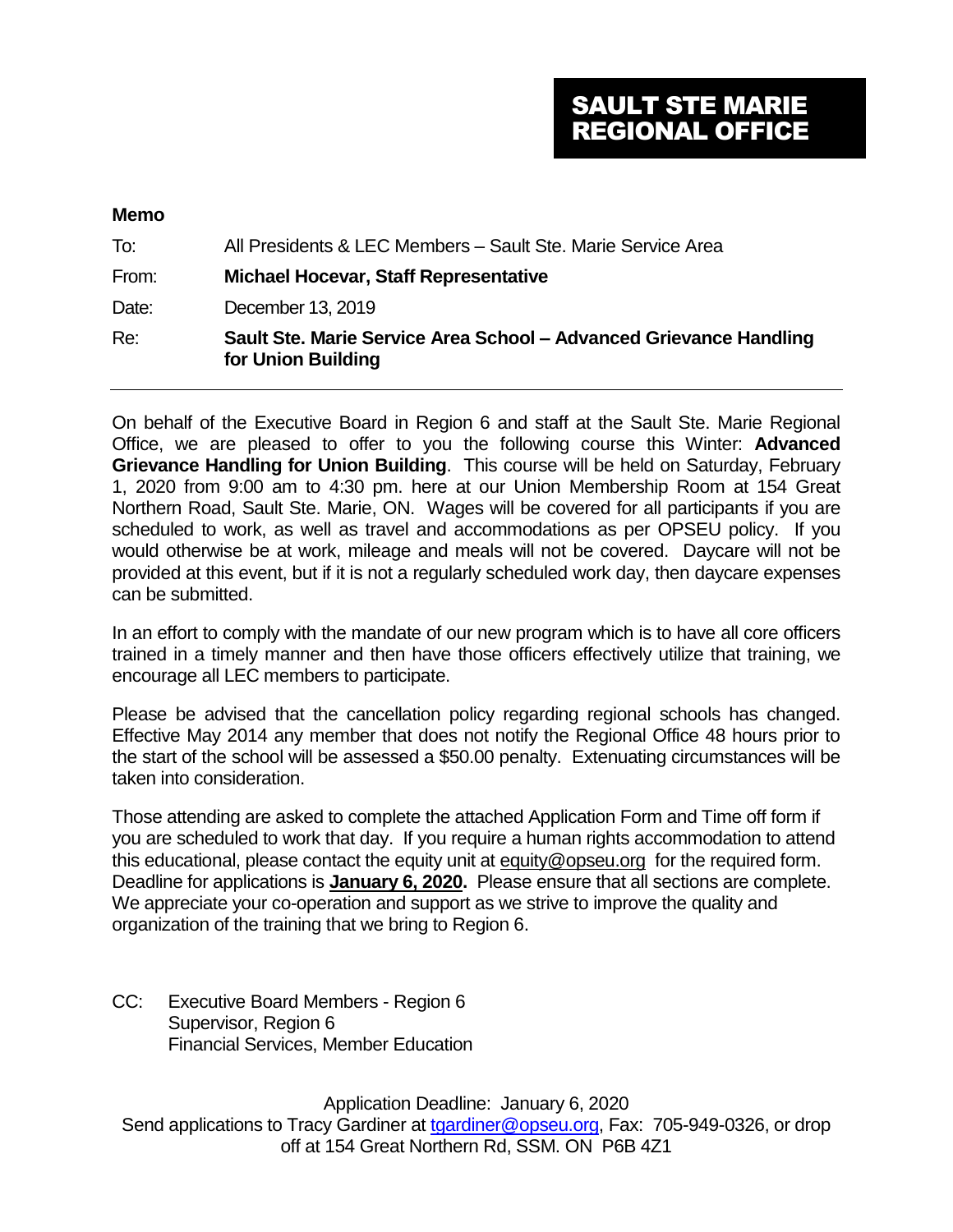### **Course Description**

#### **Advanced Grievance Handling**

Does your local have a grievance committee? Can your experience in handling a grievance help to build the local? Can you use your knowledge of common grievance issues to raise awareness at demand setting meetings? Have you ever thought of what it is like to be on the Employer side of the table?

These are some of the topics that will be explored in the new Advanced Grievance Handling for Union Building course. You will also get the opportunity to practice being on the Union's team and the Employer's Team as you work through some scenarios.

Building on the Basic Grievance Handling for Union Building course, this course focuses on expanding both the steward's and Local's ability to process grievances from start to finish. Through active interviewing process, participants will explore how to identify grievances, practice negotiating settlements and draft realistic, enforceable grievance settlements.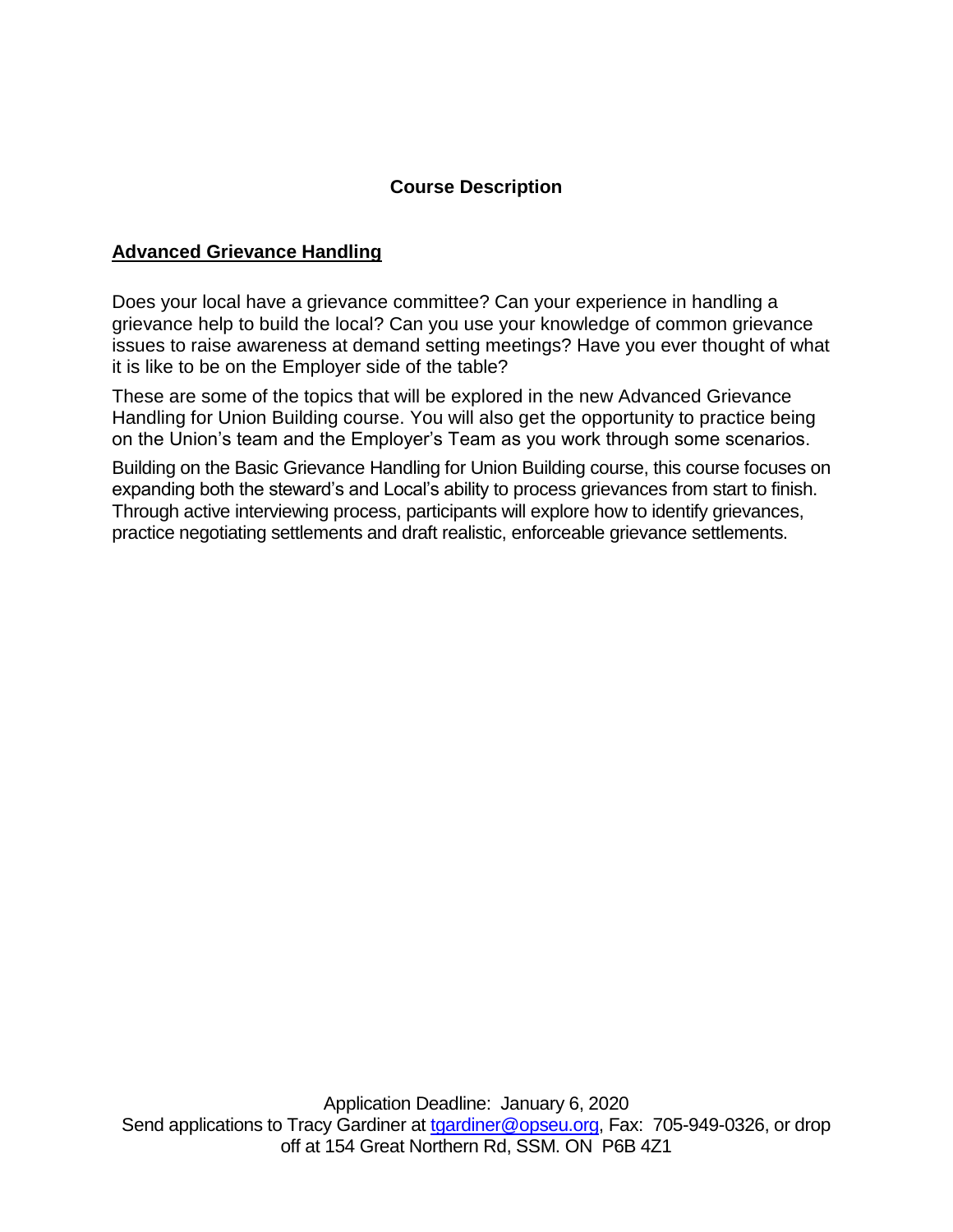# **Application Form**

|                                                         | Name:<br>Local:                                                                                                                                                                                                                                                                          |  |  |
|---------------------------------------------------------|------------------------------------------------------------------------------------------------------------------------------------------------------------------------------------------------------------------------------------------------------------------------------------------|--|--|
|                                                         | 1. Office presently held in local and length of service in this position:                                                                                                                                                                                                                |  |  |
|                                                         | 2. Previous positions and accomplishments in local:                                                                                                                                                                                                                                      |  |  |
|                                                         | 3. Type of Local:<br>$\square$ Single<br>$\Box$ Multi-Unit<br>$\Box$ Composite                                                                                                                                                                                                           |  |  |
|                                                         | 4. Work location, position, and type of work:                                                                                                                                                                                                                                            |  |  |
|                                                         | 5. Other OPSEU courses attended:                                                                                                                                                                                                                                                         |  |  |
|                                                         | 6. What are your reasons for applying for this educational?                                                                                                                                                                                                                              |  |  |
|                                                         | 7. What do you plan to do with the skills you acquire in this course?                                                                                                                                                                                                                    |  |  |
|                                                         | 8. How will your participation in this regional program enable you to become more<br>effective as a workplace representative for your members?                                                                                                                                           |  |  |
|                                                         | 9. OPSEU is committed to achieving equitable participation of designated group<br>members in its education programs. Your indication of your designated group status<br>on this application will assist us in assessing our progress in reaching this goal:                              |  |  |
|                                                         | $\Box$ Woman Worker<br>$\Box$ Aboriginal Worker<br>□ Worker of Colour<br>$\square$ Worker with a Disability<br>$\square$ Francophone Worker<br>□ Young Worker<br>□ TBLGIAPQQ2S Worker (Trans, Bisexual, Lesbian, Gay, Intersex, Asexual,<br>Pansexual, Queer, Questioning, Two-Spirited) |  |  |
| 10. Recommendation/comments of Local Executive Officer: |                                                                                                                                                                                                                                                                                          |  |  |

Application Deadline: January 6, 2020 Send applications to Tracy Gardiner at [tgardiner@opseu.org,](mailto:tgardiner@opseu.org) Fax: 705-946-0326, or drop off at 154 Great Northern Rd, SSM. ON P6B 4Z1

LEC Officer Signature: Position